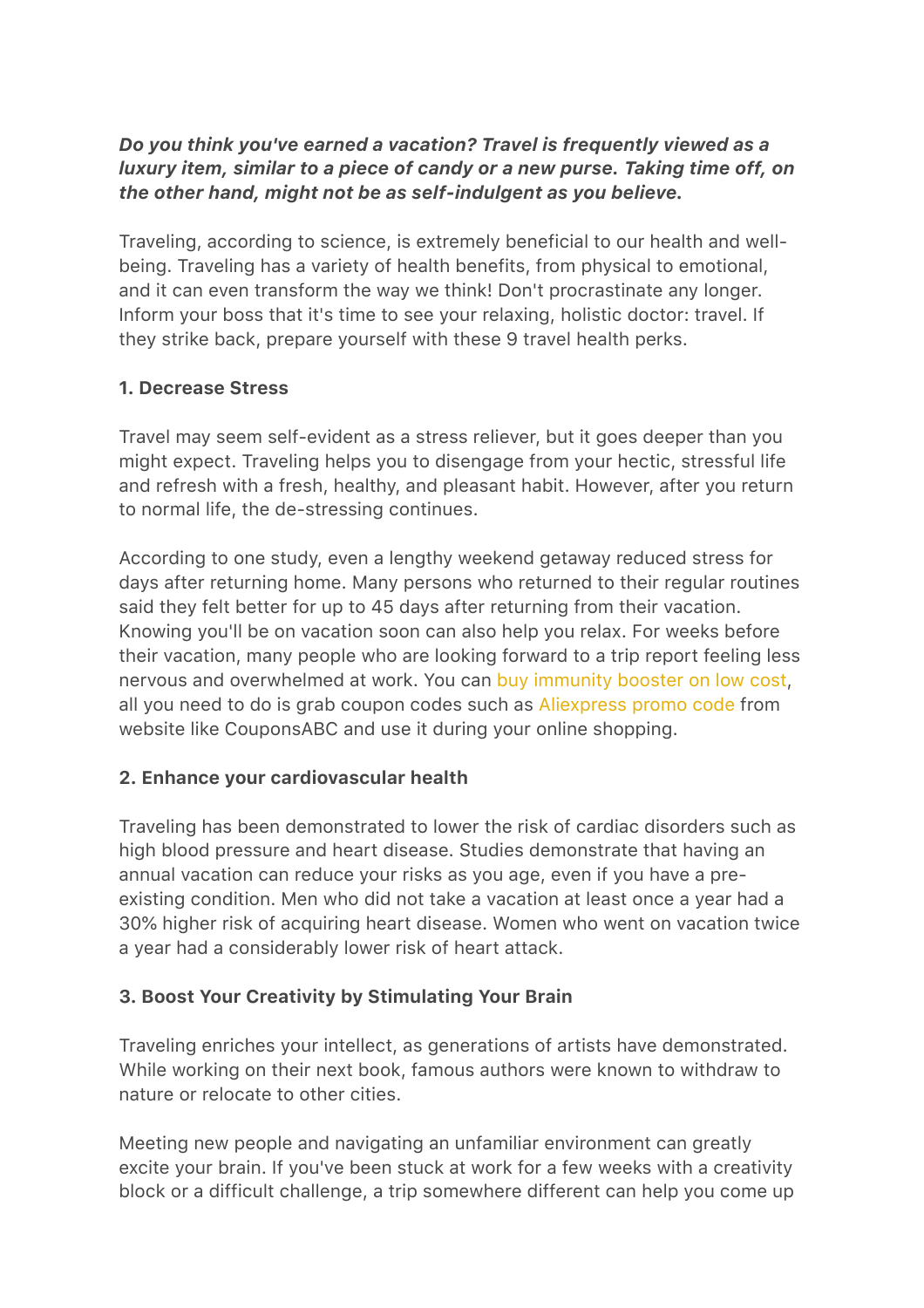with a solution. When you're away from your typical surroundings, you're more likely to think outside the box. Keeping your brain in good shape can also help you avoid brain fog and dementia as you get older.

#### 4. Become more active

Travel may be soothing and stress-relieving, but it does not mean your body is getting a rest. Taking public transportation, such as flights, trains, and buses, can be a strenuous exercise. City tours, hiking, and beach walks can all provide excellent exercise depending on your trip.

Even simple yoga or pilates courses at your resort's fitness centre can help you relax while also boosting your physical health. Whatever your trip entails, you'll almost certainly get your body moving in ways it doesn't during your regular workday.

## 5. Develop a More Powerful Immune System

Most individuals didn't think about all the germs and bacteria they encountered in their daily lives until the pandemic. Our bodies are increasingly accustomed to a more consistent bacterial ecology in our homes and workplace. Our bodies are exposed to new diseases and germs when we leave our typical environs. You should continue to maintain a healthy lifestyle. Before travelling to a new country, see your doctor to determine whether you require any vaccinations.

## 6. Personal Development and Maturity

Many parents cling to their children as they prepare to leave for college. Allowing your children to explore their surroundings on their own can be frightening, but it is crucial for their development as adults.

When you're an adult, this yearning doesn't go away. We frequently become engrossed in our daily routines and content with our current circumstances, seldom thinking beyond our bubble. Traveling on a frequent basis can help us see beyond ourselves, learn about new cultures, and become more aware of the rest of the world. Traveling can also assist us in maturing, developing our personal beliefs and attitudes, and gaining a fresh perspective on things.

## 7. Take a trip to a new health destination.

Consider visiting destinations known for their holistic healing characteristics and activities when arranging your holiday. There are resorts that specialise on spa and fitness, or you might travel to a location that focuses on spiritual healing.

Here are a few travel suggestions: You can stay in [wellness resorts](https://couponsabc.com/store/oyo-rooms-coupons/) near